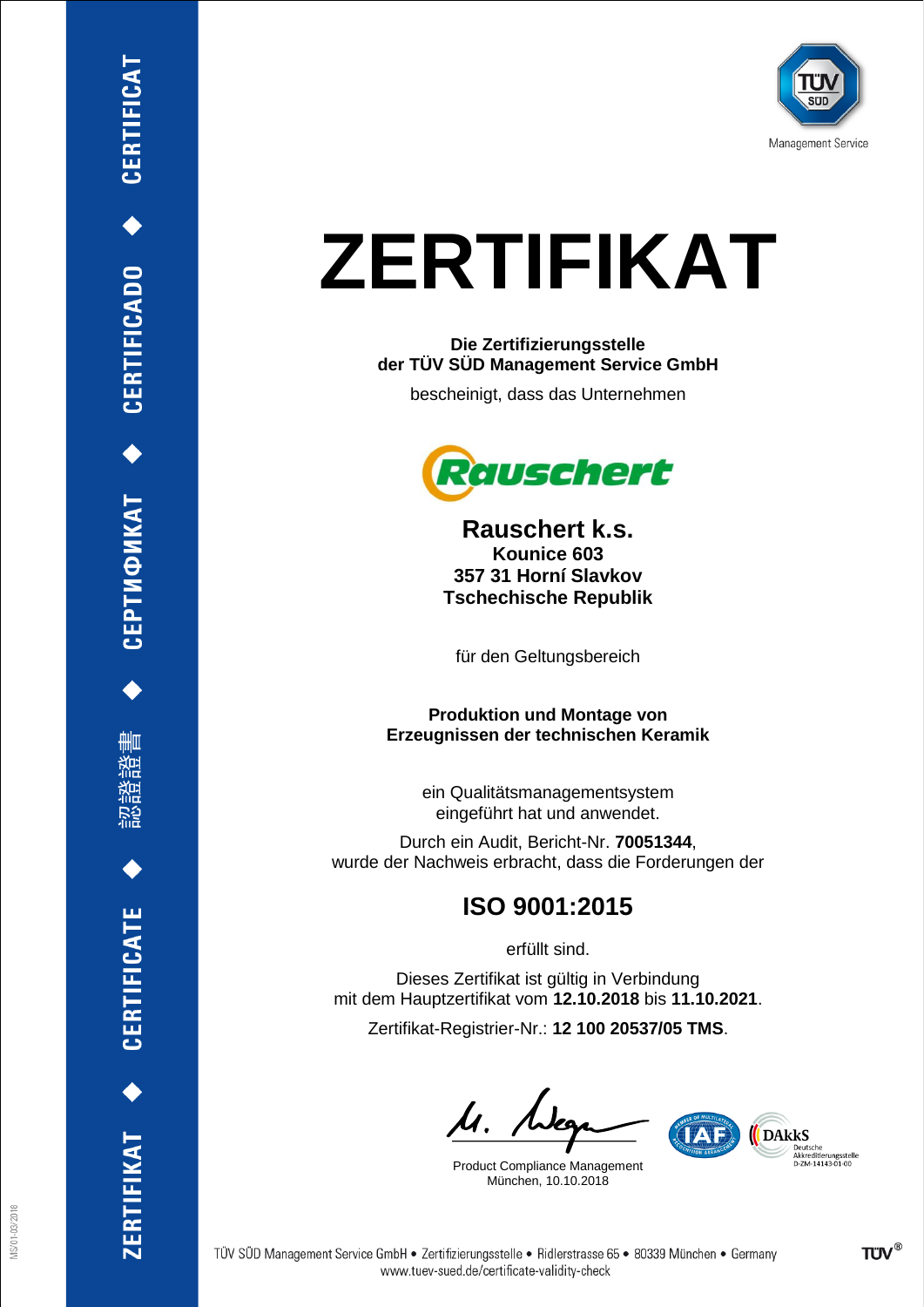

# **CERTIFICATE**

**The Certification Body of TÜV SÜD Management Service GmbH**

certifies that



**Rauschert k.s. Kounice 603 357 31 Horní Slavkov Czech Republic**

has established and applies a Quality Management System for

> **Production and assembly of technical ceramics**.

An audit was performed, Report No. **70051344**.

Proof has been furnished that the requirements according to

### **ISO 9001:2015**

are fulfilled.

The certificate is valid in conjunction with the main certificate from **2018-10-12** until **2021-10-11**. Certificate Registration No.: **12 100 20537/05 TMS**.

ls. Nee

Product Compliance Management Munich, 2018-10-10

www.tuev-sued.de/certificate-validity-check



ZERTIFIKAT <>
CERTIFICATE